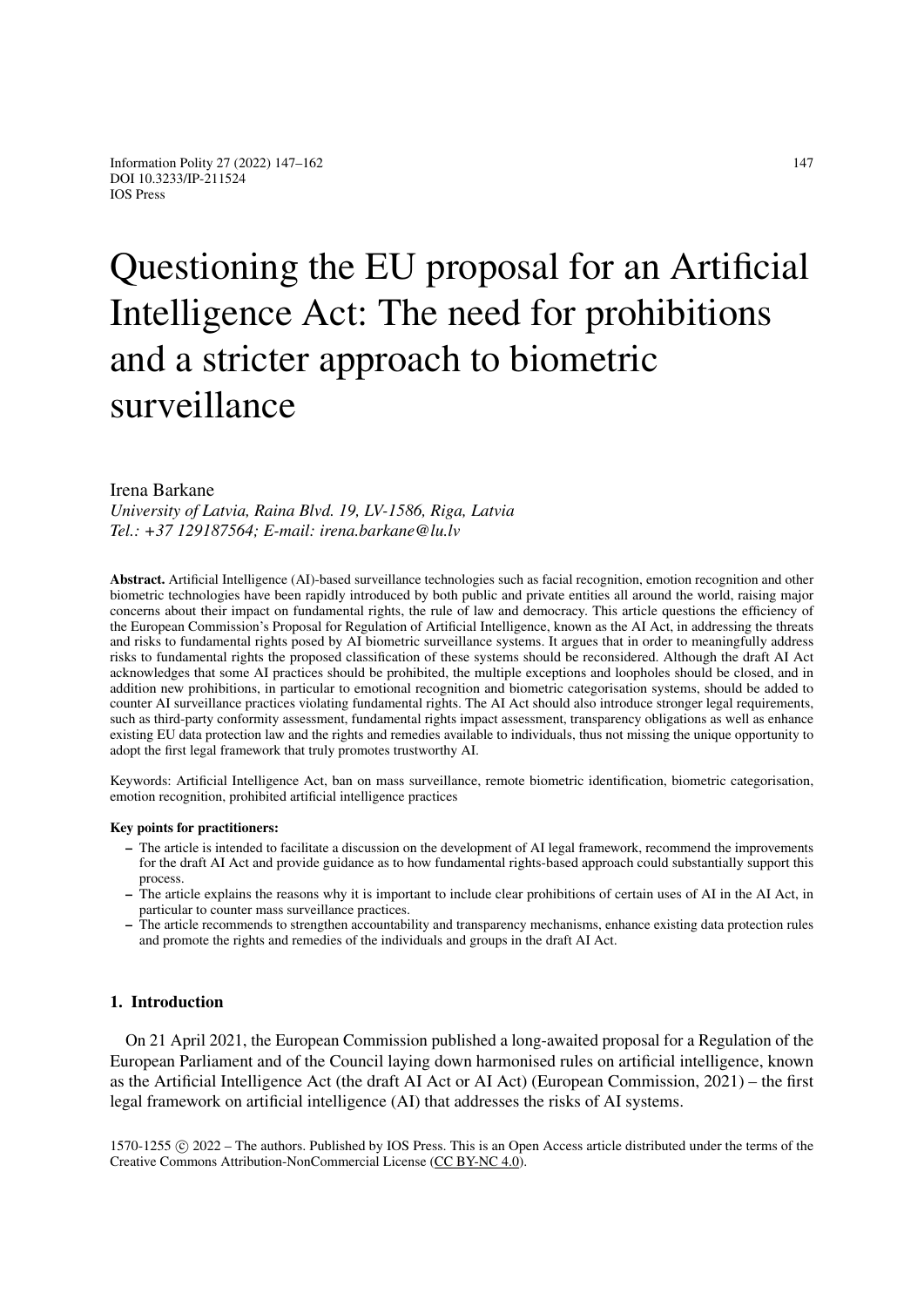#### 148 *I. Barkane / Questioning the EU proposal for an AI Act*

A wide range of research has been published, including by the Council of Europe (Council of Europe, 2021), the European Parliament (Madiega & Mildebrath, 2021), the European Union Agency of Fundamental Rights (FRA, 2019) and academics (Veliz, 2020), revealing the negative impacts of biometric surveillance systems, such as facial recognition, emotional recognition and biometric categorisation, on a wide range of fundamental rights, in particular human dignity, the right to privacy and data protection, non-discrimination, freedom of expression and freedom of peaceful assembly, the rights to an effective remedy and to a fair trial as well as the rule of law and democratic values.

The draft AI Act introduces new rules for use of AI biometric surveillance systems to address these risks. The draft AI Act classifies these systems into different categories based on the risks they create, sets prohibitions on certain practices, and introduces new legal requirements. These new rules – in particular the proposed prohibitions and classification choices of AI systems – have sparked much discussion and have been heavily criticised by academics (Veale & Zuiderveen Borgesius, 2021; Malgieri & Ienca 2021), civil society (EDRI, 2021a) as well as the European Data Protection Board (EDPB) and the European Data Protection Supervisor (EDPS) (EDPB & EDPS, 2021).

This article aims to question whether the draft AI Act meaningfully addresses risks to fundamental rights caused by use of AI biometric surveillance systems. Firstly, the article will underline the importance of the AI Act in terms of promoting trustworthy AI that, *inter alia*, requires a meaningful approach to the risks that AI systems pose to fundamental rights. Next, it will highlight the growing calls, in particular by international organisations and civil society, to introduce clear red lines in the AI legal framework. After that, the article will critically analyse the provisions of the draft AI Act with regard to the risk-based classification of AI biometric surveillance systems and the rules and legal requirements for use of those systems and reveal key challenges and opportunities not to be missed for the AI Act to efficiently counter risks to fundamental rights.

## 2. The objective of the draft AI Act to protect fundamental rightss

The draft AI Act puts fundamental rights at the core of Europe's AI approach. The need for a human rights-based approach to artificial intelligence has been increasingly recognised by academics (Mantelero, 2020) and the international community (OHCHR, 2021). Fundamental rights form the basis of AI regulation and play a key role in developing the international and EU AI regulatory framework, as has been emphasized in many AI ethics initiatives developed by international organizations, such as the Council of Europe (CAHAI, 2020), the EU (European Commission, 2020) and UNESCO (UNESCO, 2021).

There are many advantages of using a human rights-based approach in the context of AI. Over time, a broad human rights protection system has been established at the international, regional and national levels where individuals can seek legal remedies in the case of human rights violations. There is constantly evolving case law on how to interpret and apply human rights in specific situations. Human rights provide a universal language for global issues and they are internationally recognized.

At the same time, there are also challenges to implementing a human rights-based approach to AI. Human rights have been criticised for being more oriented towards states than private actors (Ben-Israel et.al., 2020). They are better suited to reducing significant harm to a small number of people than to preventing harm to the collective interest. AI biometric surveillance systems and their effects on human rights and freedoms are more difficult to challenge individually. Human rights are too abstract and thus it may be difficult to interpret them in relation to AI systems. Moreover, they clearly do not address some issues related to AI (Smuha, 2021).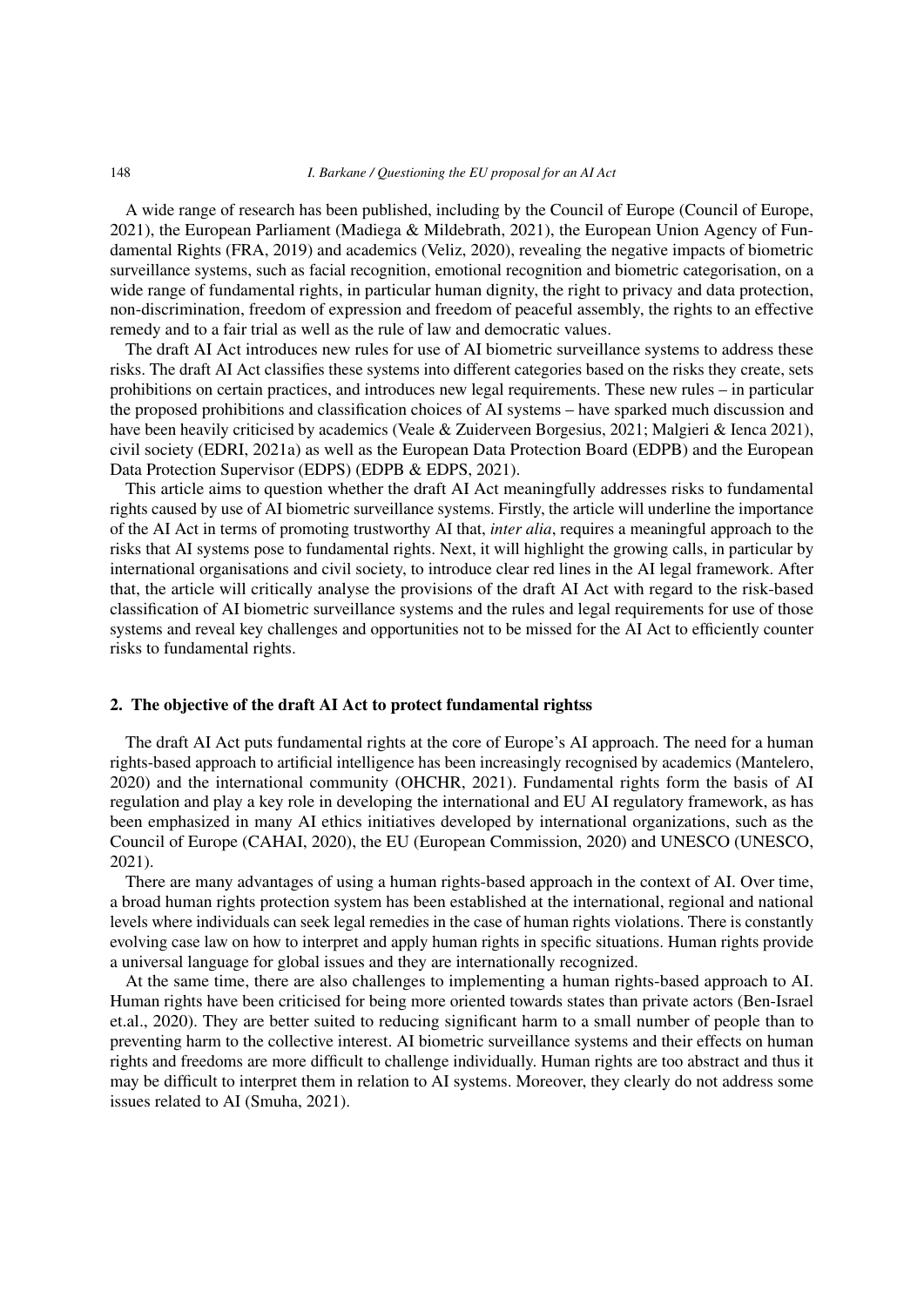However, despite these pitfalls, human rights provide a sound normative framework to make AI systems work for the good of individuals and society and to prevent harm. The EU is founded on the values of human dignity, freedom, democracy, the rule of law and respect for human rights as set out in Article 2 of the Treaty on European Union and on unequivocal respect for fundamental rights and freedoms as enshrined in the Charter of Fundamental Rights of the European Union (the Charter). The Charter applies to EU institutions and to EU Member States when implementing EU law. However, international human rights law is legally binding on EU Member States. Rights considered as fundamental in the EU are universally recognised all over the world and universally applicable to all human beings regardless of any individual trait (Smuha, 2021).

The AI regulatory framework should further develop human rights norms by clarifying and contextualising their application to specific AI use cases (Mantelero, 2020). Implementing a human rights-based approach to AI also requires effective enforcement mechanisms as well as the realisation that all human rights are dependent on the underlying societal infrastructure (Smuha, 2021; Mantelero & Esposito, 2021).

The draft AI Act aims to pursue two parallel objectives. On the one hand, it fosters development, use and uptake of AI in the internal market. On the other hand, it creates an ecosystem of trust by seeking to ensure protection of safety, fundamental rights and EU values (Recital 1). These two objectives are distinct. The most advanced AI systems can pose serious threats to citizens' rights and social values. Likewise, effective protection against the risks posed by AI systems does not in itself provide the incentives that are needed to promote the uptake of AI (Sartor & Lagioia, 2020). At the same time, both objectives are compatible.

Although the draft AI Act aims to introduce a balanced and proportionate horizontal regulatory approach with a view to achieving both objectives, the proposed risk-based approach raises significant concerns. The draft AI Act is based on Article 114 of the Treaty on the Functioning of the European Union (TFEU), which provides for adoption of measures to ensure the establishment and functioning of the internal market. The exception is specific rules on protection of individuals with regard to processing personal data concerning restrictions on the use of AI systems for 'real-time' remote biometric identification in publicly accessible spaces for the purpose of law enforcement, which are based on Article 16 of the TFEU (Recital 2). Where the provisions of the draft AI Act entail 'maximum harmonisation', Member States' abilities to act in that area are disabled and they must disapply conflicting national rules that entail further questions. The supremacy of EU law accompanied by existing weaknesses of the proposed rules – the classification of AI systems in different risk categories, setting mandatory requirements for high-risk AI systems that will be further operationalised through harmonised technical standards and a conformity assessment system adapted from EU product safety law – raises concerns whether the draft AI Act would provide effective mechanisms to ensure effective enforcement of existing fundamental rights and whether Member States may be deprived of the right to take action in this regard (McFadden et.al., 2021; Veale & Zuiderveen Borgesius, 2021). Further analysis will discuss these provisions of the draft AI Act in more detail, though will not cover all contentious issues, for example, on the role of standards, that would require separate analysis.

AI systems do not operate in a lawless world. The draft AI Act seeks to ensure consistency and will complement existing EU legislation. AI systems are already subject to European legislation, in particular the Charter, the rules on personal data protection, notably the General data Protection Regulation (the GDPR) (Regulation 2016/679) and the Law Enforcement Directive (Directive 2016/680), and nondiscrimination law. However, existing legal norms are not sufficient to deal with the complexities of AI and address potential harms and negative impacts of AI systems (CAHAI, 2020).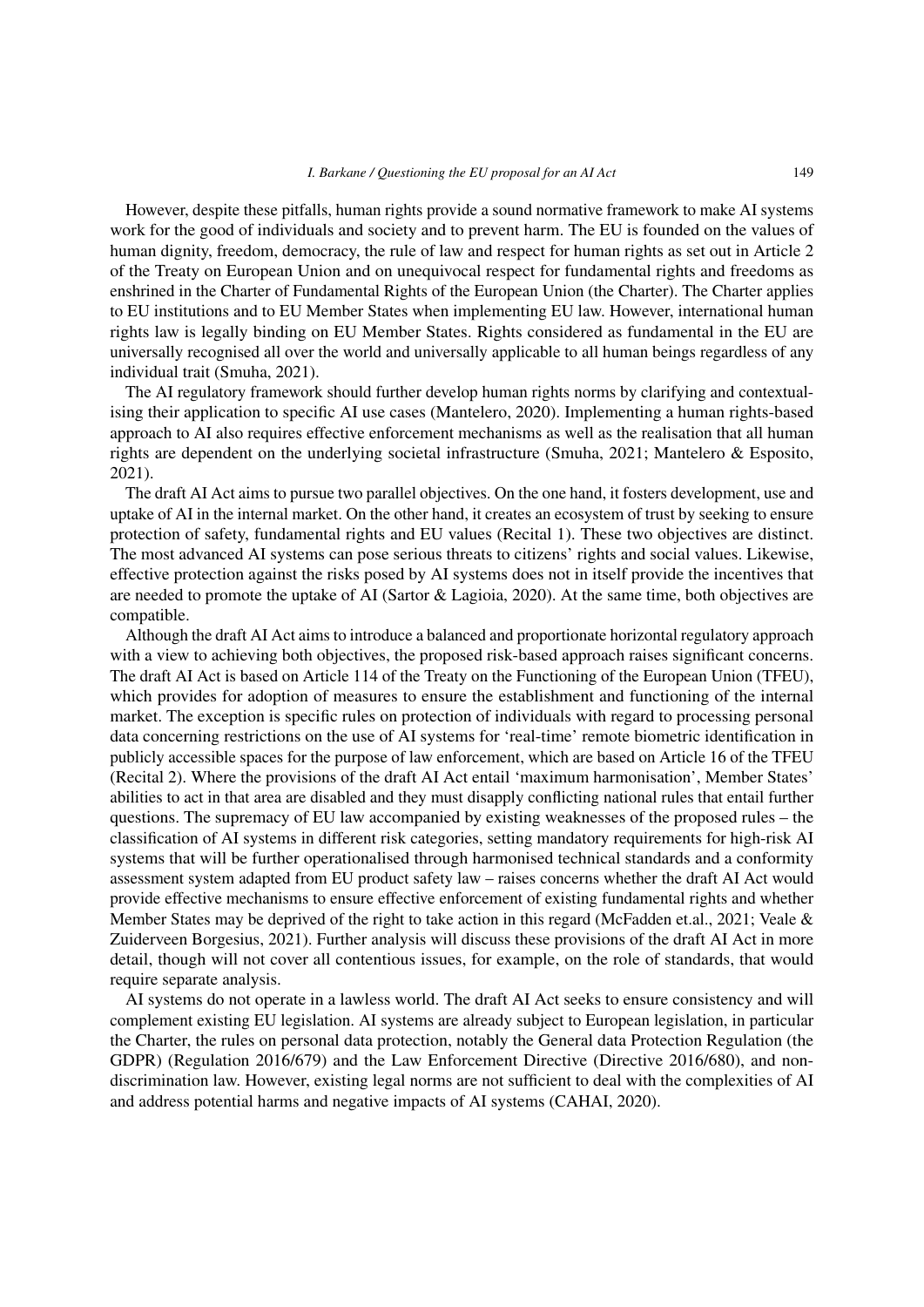The increasing use of AI biometric surveillance systems raises serious concerns as to fundamental rights. Remote biometric recognition is linked to deep interference with the right to privacy, including people's autonomy, their right to establish details of their identity and psychological integrity (Muller & Dignum, 2021). It negatively impacts freedom of expression, association and freedom of movement (EDPB & EDPS, 2021). Remote biometric identification and predictive tools may lead to discrimination, violate the values of equality and justice due to biased data sets and errors as well as undermine the rights to liberty and to a fair trial (OHCHR, 2021).

Moreover, biometric recognition systems, including those used for social scoring and predictive policing, may enable mass surveillance (Wendehorst & Duller, 2021). The clearest distinction between AI systems in authoritarian countries and AI systems in democratic countries is the use of facial recognition for mass surveillance (CAIDP, 2021).

The draft AI Act is an ambitious attempt to deal with the complexities of AI and adequately address both the benefits and risks of AI and to support the EU objective to be a global leader in the development of secure, trustworthy and ethical AI. In order to be trustworthy, AI systems should be (1) lawful – compliant with all applicable laws, (2) ethical and (3) robust (AI HLEG, 2019). Human rights as legally enforceable rights fall under the first component of trustworthy AI. Moreover, they form part of the second component as they are also bestowed on individuals by mere virtue of their status as human beings regardless of any legal enforceability. Ensuring that AI systems are robust from both the technical and social perspectives is closely intertwined with the first two components (Smuha, 2021).

The AI Act should effectively enforce existing laws on fundamental rights by addressing the risks created by AI systems, including by biometric surveillance systems. Respect, protection and promotion of human rights, within a framework of democracy and the rule of law, is essential throughout the life cycle of AI systems. This objective also requires introduction of prohibitions on certain AI practices that violate fundamental rights and democratic values.

#### 3. Growing calls for red lines in the upcoming AI legal framework

The draft AI Act sets prohibitions on AI practices contradicting EU values and fundamental rights. Introducing these prohibitions is as such unequivocally a significant step forward in the intense debate at EU, international and national levels on the need to set red lines to AI practices violating human rights, in particular on the use of biometric surveillance systems.

Due to conflicting opinions, prohibitions of certain AI practices were not included in prior EU policy documents on the development of AI regulation. The European Commission's White paper on Artificial Intelligence, while emphasising that the use and gathering of biometric data for remote identification purposes carries specific risks to fundamental rights, contains no prohibitions (European Commission, 2020). However, a leaked version of this document contained a moratorium on facial recognition, controversially later removed from the final version (Access Now, 2020).

At the same time, the European Parliament has on a number of occasions urged the European Commission to consider a moratorium on the use of facial recognition systems (European Parliament, 2020). In 2021, a group of more than 100 members of the European Parliament has called on the European Commission to enshrine an explicit ban on biometric mass surveillance in public spaces in EU law (European Parliament, 2021).

International organisations involved in the debate on development of AI regulation increasingly and noticeably recognise the need to set red lines in AI regulation.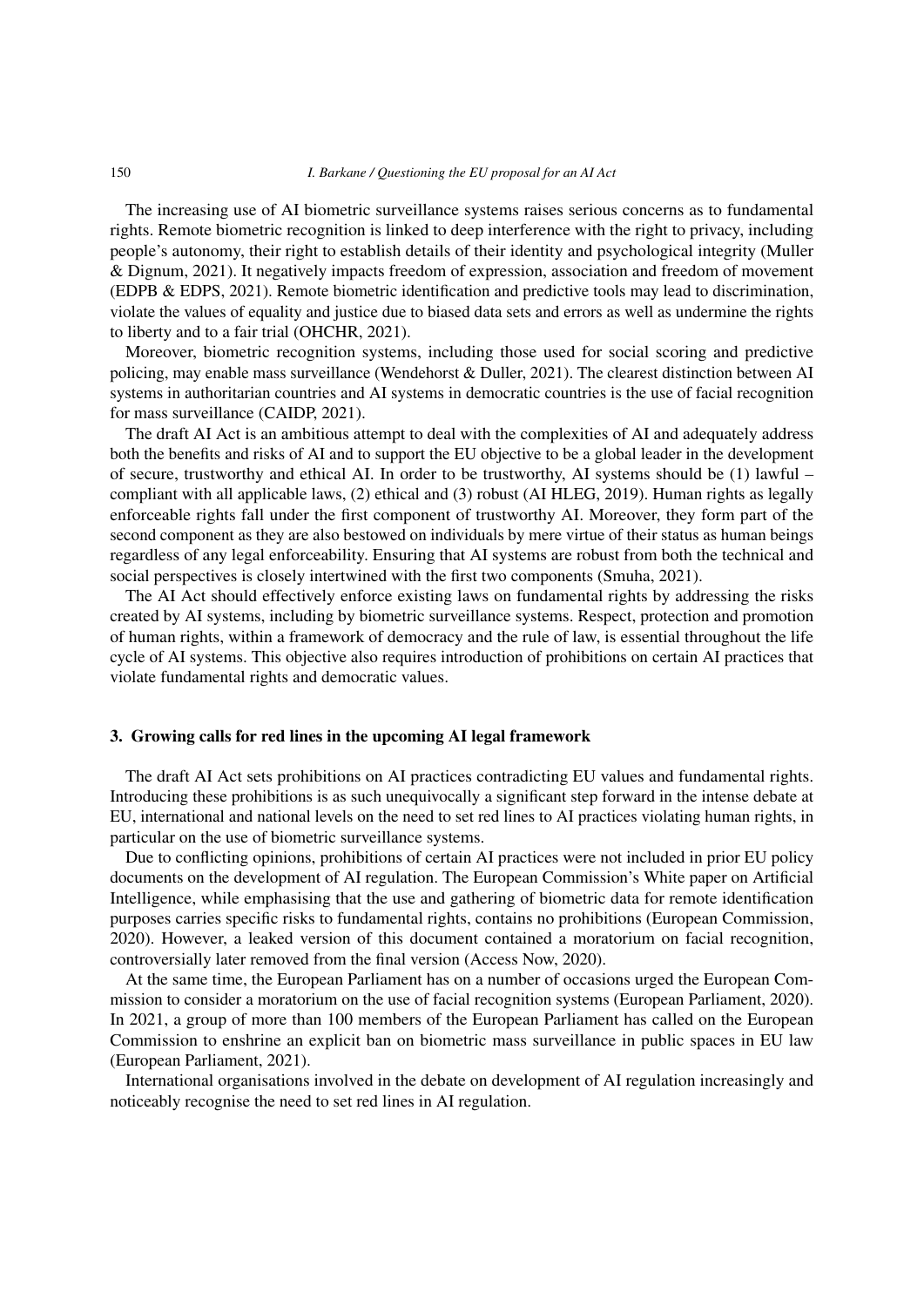The UNESCO Recommendation on the Ethics of Artificial Intelligence adopted in 2021 provides that "AI systems should not be used for social scoring and mass surveillance purposes" (para 26) (UNESCO, 2021).

In September 2021, the United Nations High Commissioner for Human Rights, Michelle Bachelet, published a report stressing the urgent need to ban AI applications that violate human rights (OHCHR, 2021). The High Commissioner urges States to expressly ban AI applications that cannot be operated in compliance with international human rights law and to impose moratoriums on the sale and use of AI systems that carry a high risk for enjoyment of human rights, unless and until adequate safeguards to protect human rights are in place. The document also underlines the need to impose a moratorium on the use of remote biometric recognition technologies in public spaces. The High Commissioner emphasises that a risk-proportionate approach to legislation and regulation will require prohibition of certain AI technologies, applications or use cases, where these would create potential or actual impacts that are not justified under international human rights law, including those that fail the necessity and proportionality tests.

In 2020, the Council of Europe published a report prepared by the Ad hoc Committee on Artificial Intelligence (CAHAI) which indicates that red lines could be drawn for certain AI systems or uses that are considered to be too impactful to be left uncontrolled or unregulated or to even be allowed at all, including AI-enabled mass surveillance and social scoring (Ben-Israel et.al., 2020). The Council of Europe has also issued Guidelines on Facial Recognition that call for specific rules for biometric processing by facial recognition technologies for law enforcement purposes as well as to strictly limit or prohibit certain uses of these technologies (Council of Europe, 2021).

This direction of debates on the need to introduce red lines in the AI legal framework has been much influenced by national legislators, civil society, data protection authorities and academics (Veliz, 2020).

In contrast to the situation in the EU, in the last few years the use of facial recognition technology by government and law enforcement authorities has been banned in a number of USA cities, such as San Francisco, Oakland, Boston, despite the lack of strong federal data protection regulation (Access Now, 2020).

The debate has been strongly influenced by civil society organisations. In 2020, European Digital Rights (EDRI), an association of 115 civil and human rights organisations, launched the 'Reclaim your face' campaign and the European Citizens' Initiative, calling on the European Commission to ban biometric mass surveillance practices (EDRI, 2021b). In 2021 EDPB and the EDPS joined civil society in their call for a ban on automated facial recognition technologies (EDPB & EDPS, 2021).

National data protection authorities have also adopted the first decisions finding that use of facial recognition technologies, for example, to monitor attendance of students at school (EDPB, 2019) and to identify individuals by using *Clearview AI* (EDPB, 2021), violates data protection law. Currently their use is supervised on a case-by-case basis, raising the risk of their normalisation and legitimisation in individual Member States across the EU.

Despite recognition of the urgent need for a ban on certain AI practices contravening fundamental rights and democratic values, the EU, international organizations and national legislators still need to take courageous further steps to effectively introduce prohibitions in the legal framework, including in the draft AI Act.

# 4. Reconsidering the classification of AI systems

The draft AI Act follows a risk-based approach and proposes to categorise AI systems based on the four different risk levels they create: 1) an unacceptable risk (Title II); 2) a high risk (Title III); 3) limited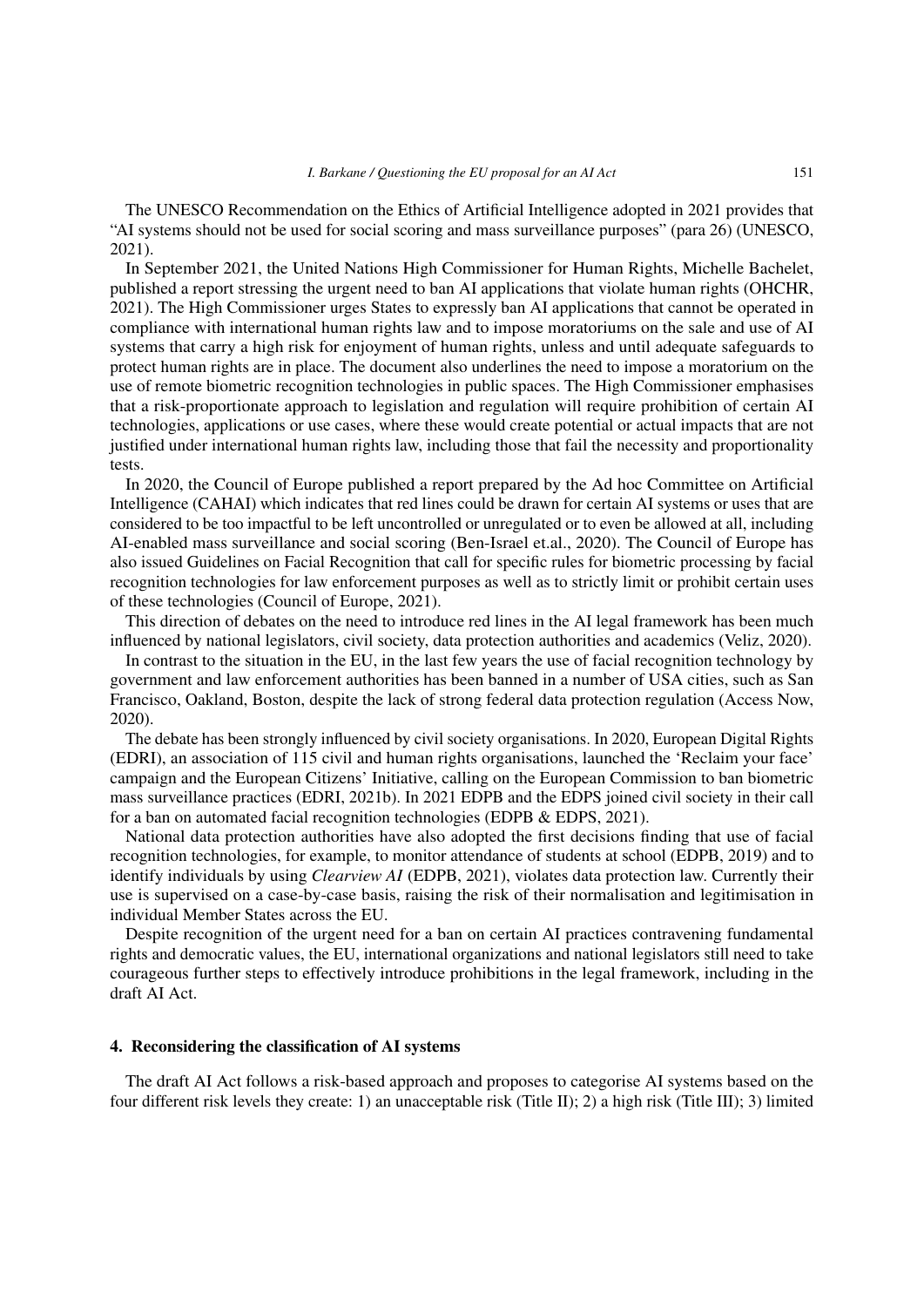risk (Title IV) or 4) minimal risk (Title IX). No limitations or requirements are set for use of AI systems creating minimal or low risk.

The draft AI Act prohibits certain AI practices that create unacceptable risk as they contradict EU values and fundamental rights. The draft Act proposes to prohibit four AI practices: 1) deployment of subliminal techniques beyond a person's consciousness, 2) exploitation of the vulnerabilities of specific vulnerable groups, 3) social scoring, and 4) use of 'real-time' remote biometric identification systems in publicly accessible spaces for law enforcement (Article 5 (1)).

Other AI systems that create an adverse impact on safety or fundamental rights are considered as high-risk. This includes AI systems that are product or safety components (Article 6 (1)) or systems used in the areas listed in Annex III of the draft AI Act (Article (6) (2)), including such areas as biometric identification and categorisation, education, employment, law enforcement, migration, asylum and border control. The draft Act sets specific requirements for high-risk AI systems and obligations for operators of such systems to mitigate the risks they pose.

For other AI systems that do not pose high risks, the draft AI Act imposes limited transparency rules. The draft Act classifies AI systems as limited-risk systems that are intended to interact with natural persons, emotion recognition systems and biometric categorisation systems, and AI systems used to generate or manipulate image, audio or video content (Article 52).

According to the proposed classification, AI biometric surveillance systems may fall into three categories and be seen as prohibited, high-risk, or limited risk AI systems. The draft AI Act defines and regulates three kinds of AI biometric surveillance systems – remote biometric identification systems, biometric categorization systems, and emotion recognition systems. However, only use of the first system – remote biometric identification systems – may be classified as prohibited AI practices. At the same time the first system may also fall into the high-risk AI system category. Biometric categorization systems and emotional recognition systems may fall into the categories of limited risk or high-risk AI systems depending on the area in which they are used.

Further analysis will critically assess the proposed classification of AI biometric surveillance practices and reveal the main concerns and shortcomings of the new rules.

#### *4.1. Remote biometric identification as prohibited AI practices*

The draft AI Act prohibits use of 'real-time' remote biometric identification systems in publicly accessible spaces for the purpose of law enforcement (Article 5 (1) (d)). 'Remote biometric identification system' is defined as 'an AI system for the purpose of identifying natural persons at a distance through the comparison of a person's biometric data with the biometric data contained in a reference database, and without prior knowledge of the user of the AI system whether the person will be present and can be identified' (Article 3 (36)).

Remote real-time facial recognition is increasingly deployed by authorities around the world. In Europe, the United Kingdom has been the most active in experimenting with this technology. A number of EU Member States have also conducted live facial recognition pilot projects, for example, at Brussels International Airport, during the Carnival in Nice, during Carnival 2019 in 's-Hertogenbosch's Korte Putstraat (the Netherlands), in Berlin Südkreuz train station or Mannheim city centre (Germany) (Ragazzi et. al., 2021; FRA, 2019). Their current deployment in public spaces across Europe is primarily experimental and localised, although the technology coexists with a broad range of algorithmic processing of images being carried out on a large scale. Moreover, in the current creation of new biometric databases or upgrading existing databases to become facial recognition-readable, law enforcement authorities are building an infrastructure that poses significant risks for biometric mass surveillance (Ragazzi et. al., 2021).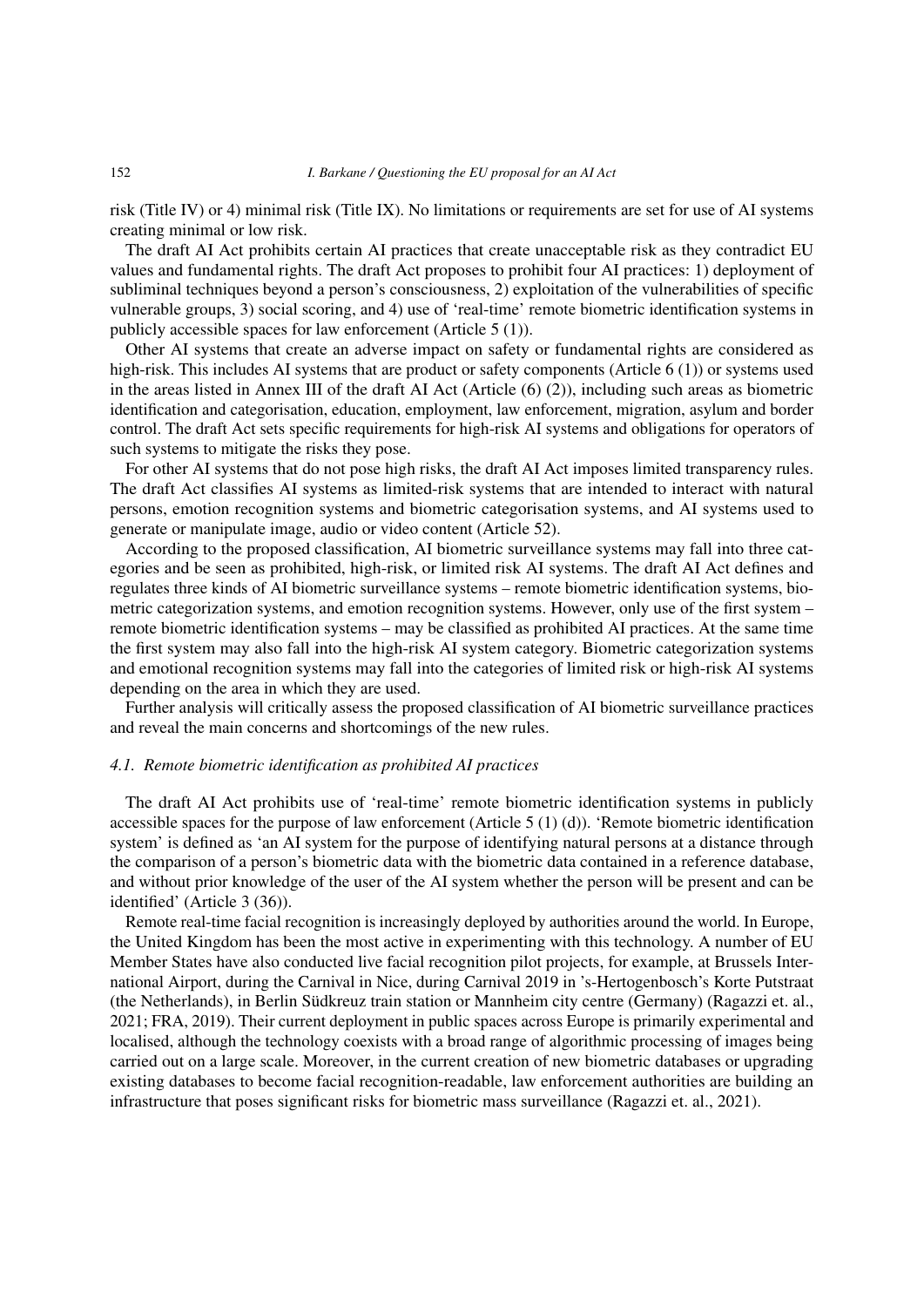The draft AI Act acknowledges that use of these systems is considered particularly intrusive into the rights and freedoms of the persons concerned, to the extent that it may affect the private life of a large part of the population, evoke a feeling of constant surveillance and indirectly dissuade exercise of freedom of assembly and other fundamental rights (Recital 18).

However, the scope of the prohibition is strictly limited, thus allowing a wide range of biometric surveillance practices. In order for the prohibition to apply, several elements must be present, raising a number of concerns about their justification.

Firstly, the draft AI Act prohibits only "biometric identification systems", thus not covering other biometric systems that are used for other purposes than that of identifying natural persons, such as biometric categorisation, emotion recognition and behavioural detection and other techniques that are being used to an increasing extent by public and private bodies (Wendehorst & Duller, 2021).

Secondly, the prohibition applies only to 'real-time' biometric identification systems, thus allowing 'non-real time' or 'post' identification. The draft AI Act defines a 'real-time' remote biometric identification system as 'a system whereby capture of biometric data, comparison and identification all occur without significant delay, which comprises not only instant identification, but also limited short delays in order to avoid circumvention' (Article 3 (37)). Accordingly, real-time identification applies not only to instant identification but also to 'limited short delays'. However, it is unclear what should be understood by it. Biometric identification, even when not done in real time, but at a later stage, can have a similar negative impact on privacy, freedom of association and other fundamental rights. For example, remote biometric identification of political protesters creates a significant chilling effect on the exercise of freedom of assembly and association regardless of whether it is 'real-time' or 'post' (EDPB & EDPS, 2021).

Moreover, the 'real-time' and 'publicly accessible spaces' conditions allow law enforcement authorities to use recognition software services, such as *Clearview AI,* on previously recorded footages or images to identify individuals, track their movements, and attempt to link their behaviour to certain special categories. 'Publicly accessible spaces' means 'any physical place accessible to the public, regardless of whether certain conditions for access may apply' (Article 3 (39), draft AI Act). These include streets, government buildings, transport infrastructure, cinemas, theatres, shopping centres, and so on. The notion does not cover online spaces (Recital 9, draft AI Act). AI systems for large-scale remote identification in online spaces should be prohibited under Article 5 of the draft AI Act as they contravene EU data protection law and do not meet the strict necessity requirement established by the CJEU and the ECtHR (EDPB & EDPS, 2021).

Thirdly, the prohibition is limited to use of AI systems 'for law enforcement purposes', which means 'activities carried out by law enforcement authorities for the prevention, investigation, detection or prosecution of criminal offences or execution of criminal penalties, including safeguarding against and prevention of threats to public security' (Article 3 (41)). Accordingly, the draft AI Act allows remote biometric identification by public authorities in publicly accessible spaces for purposes other than law enforcement as well as by private companies both in public and private spaces. These systems have been implemented by both public and private entities across Europe for different purposes, such as scanning shoppers entering supermarkets, controlling entry to stadiums, schools and transport and for crowd control or public health purposes, with severe effects on the populations' expectations of being anonymous in public spaces (Montag et.al., 2021; EDPB & EDPS, 2021).

In addition to the narrow scope of the prohibition, the draft AI Act provides an exhaustive list of exceptional cases in which the prohibition does not apply. Remote biometric identification systems may be still used for law enforcement purposes if strictly necessary for: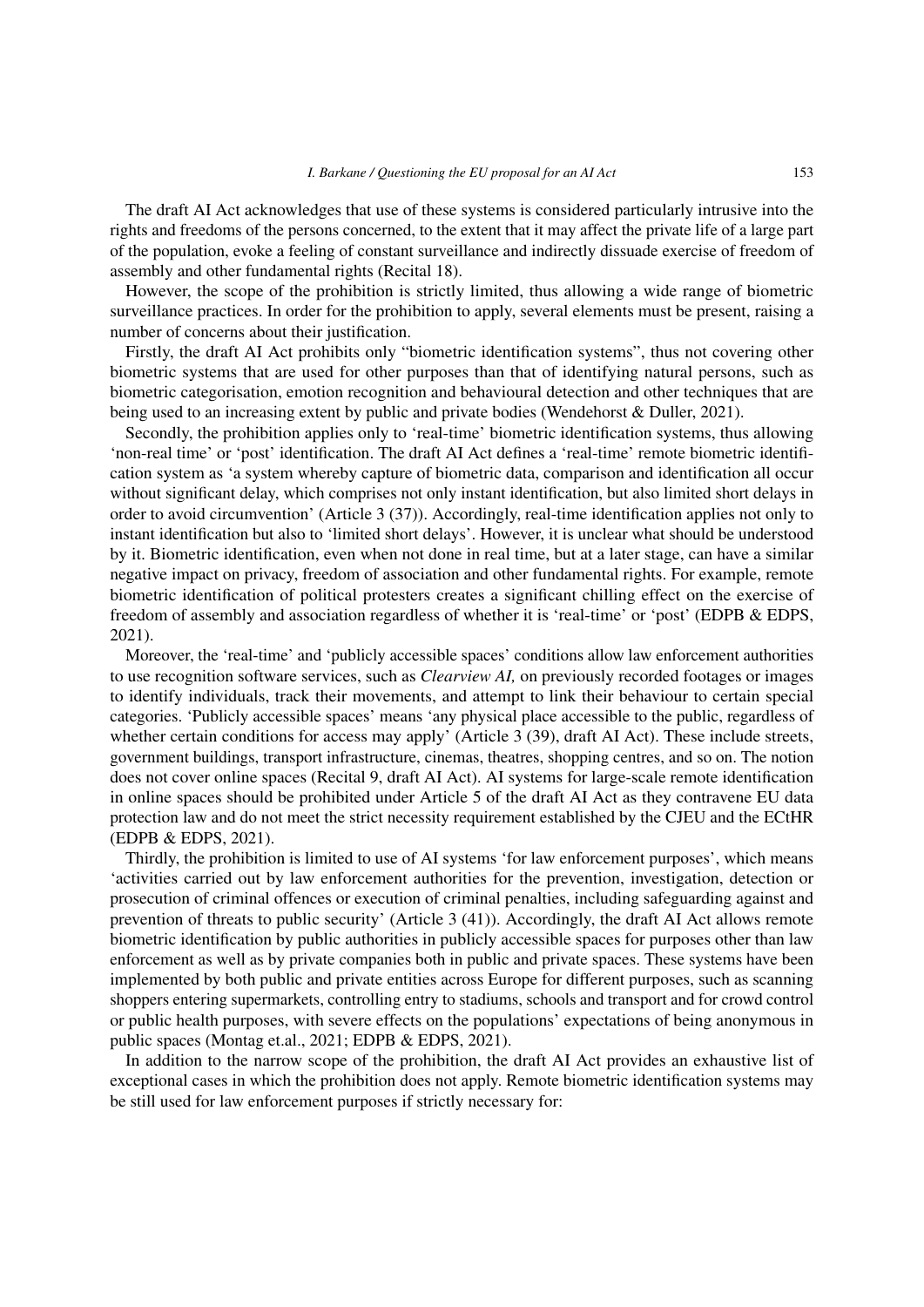- targeted search for specific potential victims of crime;
- prevention of a specific, substantial and imminent threat to the life or physical safety of natural persons or of a terrorist attack;
- detection, localisation, identification or prosecution of a perpetrator or suspect of a criminal offence for a wide list of criminal offences allowing issue of a European arrest warrant if those offences are punishable in that Member State by a custodial sentence or a detention order for a maximum of at least three years (Article 5 (1) (d)).

The draft AI Act acknowledges the essential requirement established by the case-law of the Court of Justice of the European Union (CJEU) and the European Court of Human Rights (ECtHR) in mass surveillance cases, namely that use of these systems should be 'strictly necessary'. The further rules of the draft AI Act seem to be trying to include the following essential guarantees identified by both courts in mass surveillance cases:

- clear, precise and accessible rules;
- proportionality and necessity;
- an independent oversight mechanism; and
- effective remedies (EDPB, 2020).

The draft AI Act introduces extensive rules for the use of remote biometric identification systems in these exceptional situations. First, the draft AI Act states that two elements must be taken into account:

- the nature of the situation;
- the consequences of use for the rights and freedoms of all persons concerned.

In addition, the use of these systems must comply with necessary and proportionate safeguards and conditions, in particular regarding temporal, geographic and personal limitations (Article 5 (2)). Although the draft AI Act refers to 'personal limitations', the wording is too vague to ensure only targeted use of these systems.

Further, the draft AI Act states that each individual use of remote biometric identification systems should be subject to prior authorisation by a judicial authority or by an independent administrative authority, except in urgent situations, when authorisation may be requested during or after use. The authority will only grant authorisation where it is satisfied – based on objective evidence or clear indications presented to it – that use of the system is necessary and proportionate (Article 5 (3)). This provision, however, does not require an assessment of whether the use is 'strictly necessary'. Moreover, it allows authorisation of use of systems based on 'clear indications', i.e. without evidence. Evaluating whether use of surveillance measures is 'strictly necessary' requires evidence that they are effective in achieving the particular public interest objective and that there are no less restrictive means. Scholars have also indicated that it is unclear whether warrants can be thematic, i.e. issued for individual purposes, and that public scrutiny may be challenging as transparency over the number and types of authorisations issued is not required in the AI Act (Veale & Zuiderveen Borgesius, 2021).

The draft AI Act states that a Member State may decide to provide for the possibility to fully or partial authorise the use of biometric recognition systems for law enforcement purposes and must lay down in its national law the necessary detailed rules for the request, issuance and exercise of, as well as supervision relating to, such authorisations (Article 5 (4)). This allows Member States to choose whether they want to implement the exceptions for using these systems for law enforcement purposes in their national laws, given that public security and national security largely remain within the exclusive competence of the Member States, although under the conditions and within the limits set in the draft AI Act (Christakis  $\&$ Becuywe, 2021).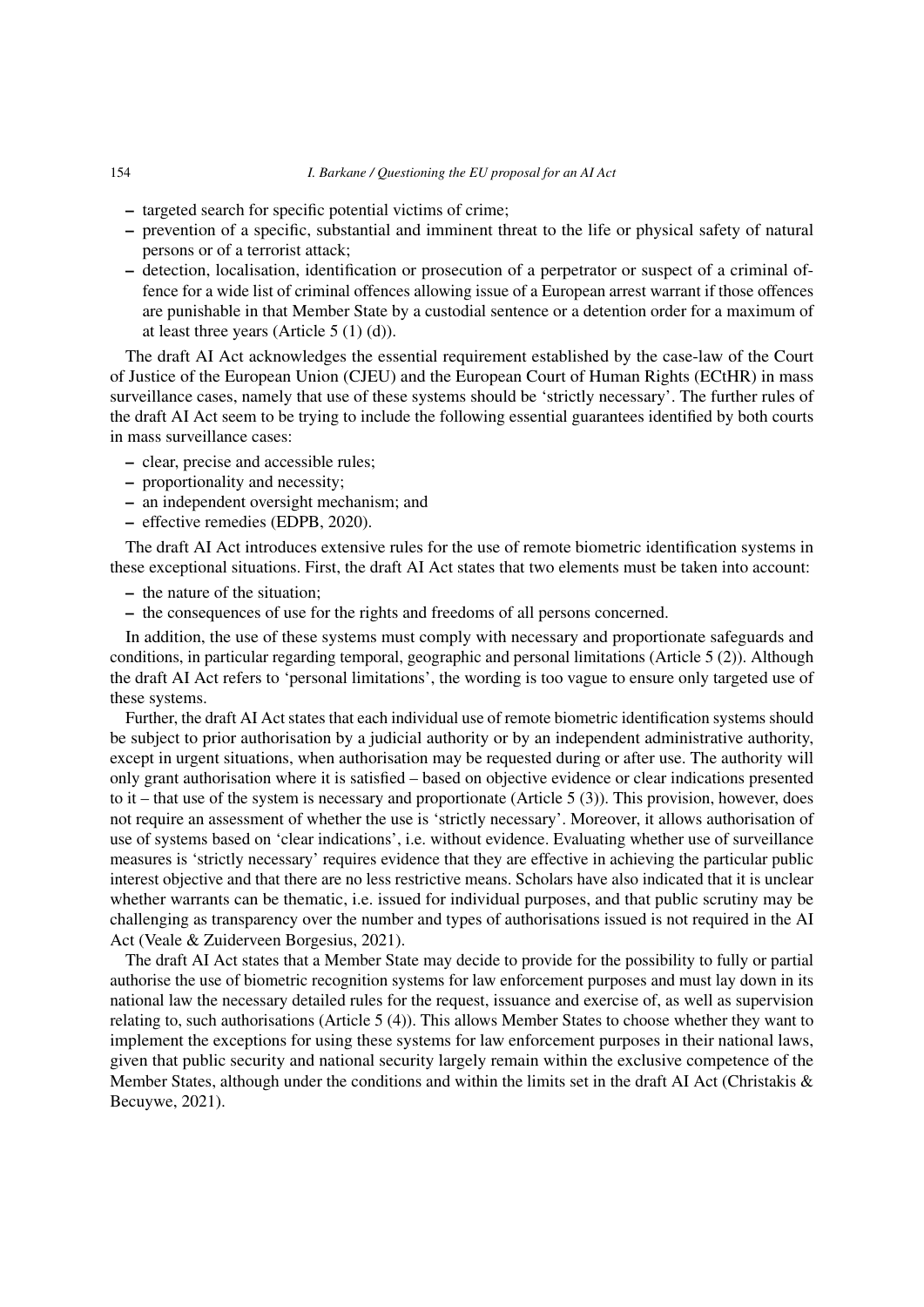Thus, the draft AI Act requires Member States to introduce in national regulation detailed rules for authorisation. However, the draft AI Act does not require Member States to adopt rules on use of these systems, although the CJEU and the ECtHR case-law has emphasised that it is essential to have clear, precise and accessible rules governing the scope and application of mass surveillance measures. The draft AI Act also does not include any rules on remedies available to individuals as well as on notification about use of the systems, although these are acknowledged as essential guarantees in mass surveillance case-law (EDPB, 2020).

The use of biometric data for law enforcement is currently regulated by the Law Enforcement Directive. The draft AI Act – as far as it provides specific rules on protection of individuals with regard to processing of personal data concerning restrictions on use of AI systems for 'real-time' remote biometric identification in publicly accessible spaces for the purpose of law enforcement – is based on Article 16 TFEU, rather than Article 114 as is the rest of the draft Act. The AI Act would be *lex specialis* to the Law Enforcement Directive. The EDPB and EDPS have stressed that it is of utmost importance to ensure clarity of the relationship between the AI Act to existing EU legislation on data protection and have recommended clarifying in Article 1 of the draft AI Act that EU legislation for protection of personal data applies to any processing of personal data falling within the scope of the AI Act (EDPB & EDPS, 2021). Inclusion of this provision would ensure that the AI Act would not lead to a weakening of the EU's high data protection standards, for example as interpreted in the case-law of the CJEU.

Not only the scope of prohibition of the use of remote biometric identification systems, but also the other three prohibitions have been widely criticised for being too narrow. AI systems that deploys subliminal techniques beyond someone's consciousness (Article 5  $(1)$  (a)), and that exploits the vulnerabilities of a specific group of persons due to their age, physical or mental disability (Article 5 (1) (b)) are prohibited only if used to 'materially distort a person's behaviour' and only if such practice 'causes or is likely to cause that person or another person physical or psychological harm' making it impossible to ban any manipulative practices. The draft AI Act also prohibits AI-based social scoring, though limits its scope to general purposes carried out by public authorities, and does not cover social scoring by private companies (Article 5 (1) (c)). The risks posed by social scoring, likewise the use of remote biometric identification and other forms of biometric recognition in public spaces, do not depend on their purpose or whether they are used by public or private actors (EDPB & EDPS, 2021).

The draft AI Act, unlike in the case of the other three set prohibitions, namely on social scoring and AI manipulation, only prohibits the use of remote biometric identification systems, but does not prohibit the placing on the market and putting into service of such systems, thus allowing sale to oppressive regimes of biometric systems whose use would be illegal in the EU (Veale & Zuiderveen Borgesius, 2021).

Many actors have urged for a ban in the AI Act on remote biometric recognition in public spaces, including but not limited to biometric identification, and any type of social scoring as well as to introduce new prohibitions on predictive tools currently classified as high-risk systems and biometric classification and emotional recognition classified generally as limited risk AI systems (EDPB & EDPS, 2021; Muller & Dignum, 2021; EDRI, 2021a; CAIDP, 2021; EPIC, 2021). These categories of AI systems will be assessed further.

### *4.2. Remote biometric identification as high-risk AI systems*

AI systems intended to be used for 'real-time' and 'post' remote biometric identification of natural persons which fail to meet all the criteria described above would be considered as prohibited and classified as high-risk systems, i.e. under the area of biometric identification and categorization of natural persons (Annex III, 1, draft AI Act).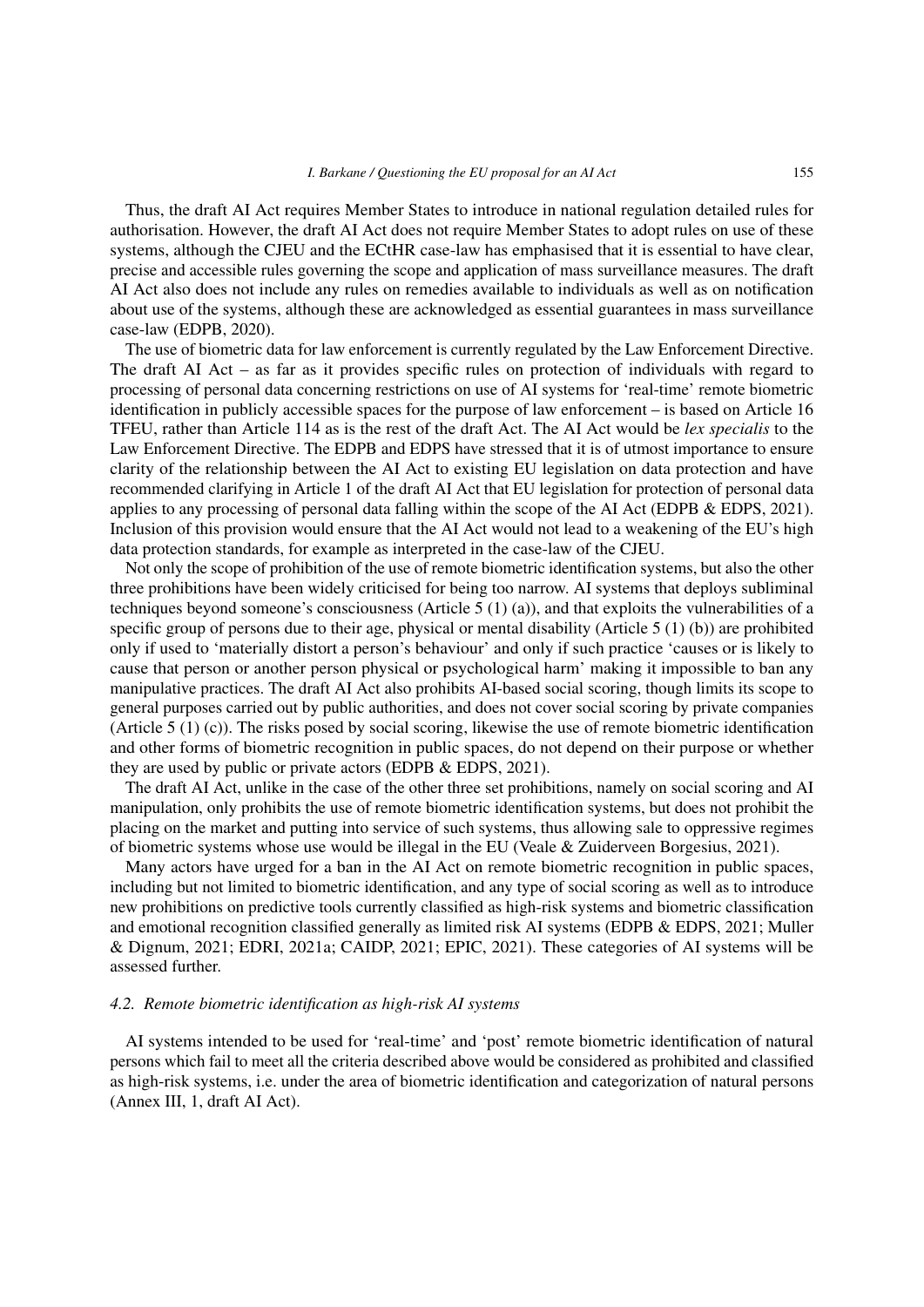The draft AI Act states that high-risk AI systems should only be placed on the EU market or put into service if they comply with certain mandatory requirements to ensure that they do not pose unacceptable risks to important EU public interests as recognised and protected by EU law (Recital 27). The draft AI Act sets out a wide range of legal requirements for high-risk AI systems (Chapter 3). These are connected to the obligations of providers and users of AI systems and other parties (Chapter 4). Most of the requirements will apply to providers of AI systems, i.e. those who develop an AI system and place it on the market or put it into service (Article 3 (2)). They must implement a risk management system, use high-quality data sets, draw up technical documentation, enable record-keeping, ensure transparency and provide information to users, ensure human oversight and an appropriate level of robustness, accuracy and cybersecurity (Articles 8–15).

In addition, providers of high-risk AI systems must ensure that their systems undergo an *ex-ante* conformity assessment through internal checks prior to their placement on the market or putting into service (Article 43). Conformity assessment means verifying whether the requirements described above (i.e. set out in Title III, Chapter 2 of the draft AI Act) relating to an AI system have been fulfilled (Article 3 (20)). Within the area of remote biometric identification and categorisation of natural persons, third-party conformity assessment by an independent body for AI systems is planned to be used (Chapter 3). However, once harmonised standards and common specifications covering these systems exist, only self-assessment is needed. All other stand-alone high-risk AI systems, e.g. emotion recognition systems used in high-risk areas, will be based on self-assessment, which does not provide for involvement of a notified body. EDPS, EDPB and many other organisations have recommended that there is a need for third-party conformity assessments for all high-risk AI systems as internal assessments could quickly devolve into meaningless box-checks (EDPB & EDPS, 2021, Muller & Dignum, 2021, EDRI, 2021a; CAIDP, 2021). Moreover, conformity assessments could be made available to increase transparency (EPIC, 2021).

The draft AI Act requires new *ex ante* re-assessments of conformity in the case of substantial modifications to AI systems (Article 43 (4)), in particular a change of the intended purpose for which the AI system has been assessed (Article 1 (23)). However, this assessment would not be required for high-risk AI systems that have already been placed on the market or put into service. The AI Act would apply only to those AI systems that were subject to significant changes in their design or intended purpose (Article 83 (1)). Clearer guidelines should be set in the AI Act for the obligation to undergo re-assessment as well as for assessment of AI systems that already operate within the EU.

After performing a conformity assessment, the provider should register this high-risk AI system in an EU database managed by the European Commission to increase public transparency and oversight and strengthen *ex post* supervision by competent authorities.

The requirements applicable to design and development of certain AI systems before they are placed on the market will be further operationalised through harmonised technical standards, raising significant concerns as to how they would reflect democratic values and respect fundamental rights (McFadden et.al., 2021). Although the draft AI Act sets an obligation to introduce risk management systems, it does not specify what kind of risks should be assessed (Article 9 (2) c). The draft AI Act calls for establishing common normative standards for all high-risk AI systems consistent with the Charter in order to ensure a consistent high level of protection of public interest in terms of health, safety and fundamental rights (Recital 13). However, the risks to fundamental rights are more challenging to identify in the field of AI than that of products. Not only are the use cases for AI harder to predict than those of physical objects, but AI applications are typically embedded within complex systems so it is difficult for a provider of an AI application to predict all the ways in which that system could be used or could impact fundamental rights (McFadden et.al., 2021).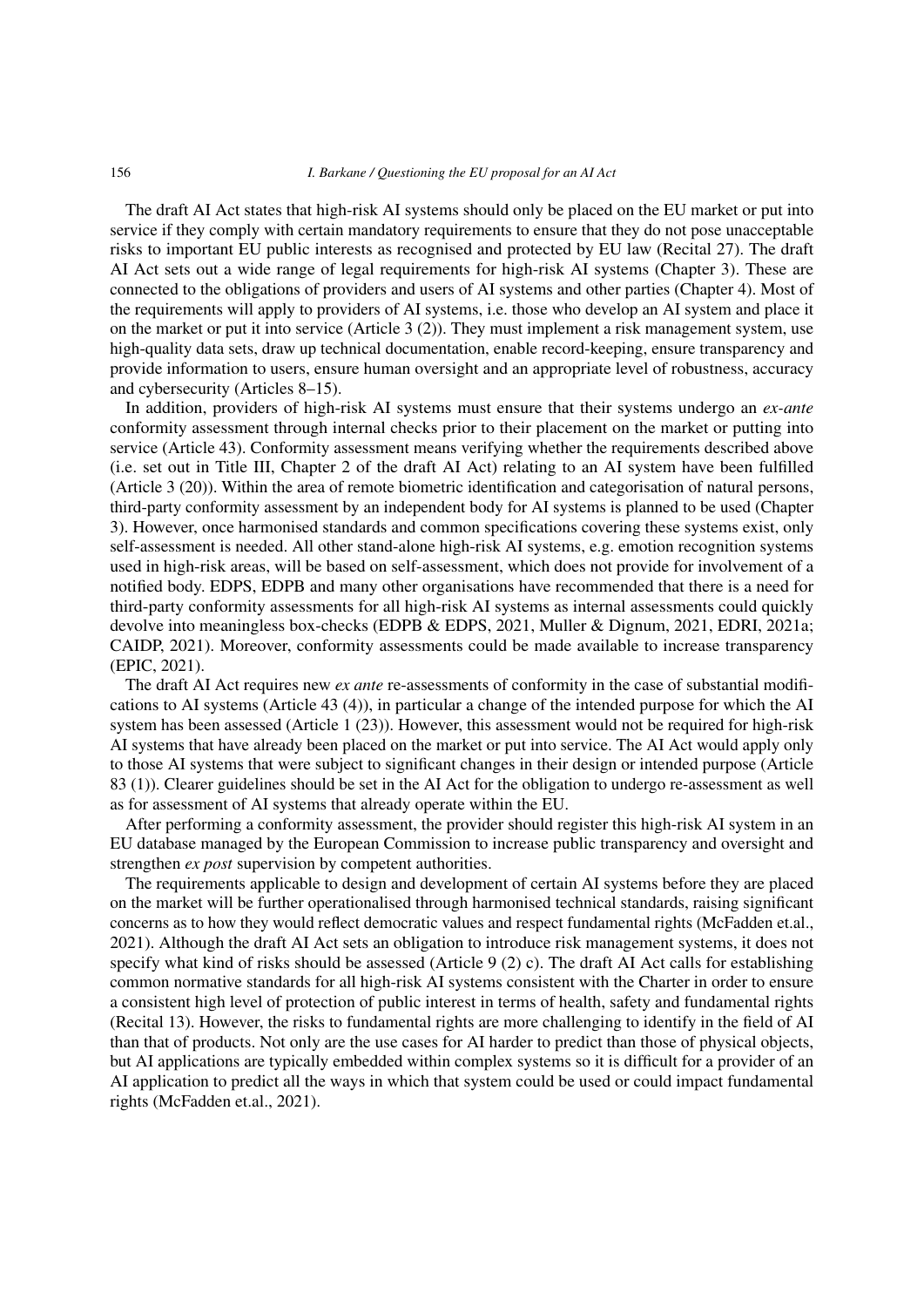The draft AI Act does not require users, in contrast to providers, to conduct a risk assessment of AI systems, as they will simply follow the instructions for use supplied by the provider accompanying high-risk AI systems and monitor their operation on the basis of those instructions (Article 29 (1), (4)), although the risks to a large extent may depend on the way the systems are used.

Thus, the AI Act should not miss the opportunity to introduce impact assessments that would require users to identify and assess the impacts of AI systems on fundamental rights as well as on society, democratic values, the environment, and so on (EDRI, 2021a). Impact assessments of this kind have been suggested by international organisations as one of the main AI accountability mechanisms (UNESCO, 2021, para. 50, 51) as well as academics (Mantelero & Esposito, 2021; Reisman et.al., 2018).

No reference appears in the draft AI Act either to the rights of individuals, for example, when assessing whether an AI system poses a high risk to fundamental rights (Article 7 (2)), or to complaints and redress mechanisms available to individuals and communities affected by AI systems. EDPB and EDPS have recommended that the AI Act should also address the risks posed by AI systems to groups of individuals or society as a whole (EDPB  $&$  EDPS (2021) – risks that have also been recognized by scholars (Taylor et. al., 2017).

In addition to the requirements set in the draft AI Act, both providers and users of high-risk AI systems would be required to ensure compliance with existing data protection law. The draft AI Act only indicates that users of high-risk AI systems should use the instructions for use provided under Article 13 (setting transparency obligations and provision of information to users) to comply with their obligation to carry out a data protection impact assessment (Article 29 (6)). The EDPB and EDPS recommend setting compliance with data protection law as one of the requirements in the AI Act (EDPB & EDPS, 2021). Remote biometric identification systems should comply with data protection requirements that mandate a legal basis for processing biometric data and allow processing only under strict conditions (Madiega & Mildebrath, 2021). Data protection standards also apply to all other AI systems processing personal data and classification of AI systems. Moreover, the fact that AI systems are not classified as high-risk within the meaning of the draft AI Act does not mean that processing personal data by such systems could not be considered as high-risk when applying data protection rules, for example, in the case of biometric categorisation and emotion recognition.

The draft AI Act states that the fact that an AI system is classified as high risk should not be interpreted as indicating that use of the system is necessarily lawful under other EU norms or under national law, such as those on protection of personal data, on use of polygraphs and similar tools or other systems to detect someone's emotional state. The AI Act should not be understood as providing a legal ground for processing personal data, including special categories of personal data, where relevant (Recital 41, draft AI Act). The provision only refers to AI systems 'classified as high-risk', but not to AI systems classified as limited risk, such as emotion recognition systems.

The draft AI Act classifies certain AI predictive systems in law enforcement as high-risk, that is, systems used for:

- making individual risk assessments of natural persons in order to assess the risk of offending or reoffending (Annex III, 6 (a));
- predicting the occurrence or reoccurrence of an actual or potential criminal offence based on profiling of natural persons or assessing the personality traits and characteristics or past criminal behaviour of natural persons or groups (Annex III, 6 (e)).

Predictive tools carry an inherent risk of perpetuating or even enhancing discrimination, reflecting embedded historic racial and ethnic bias in the data sets used, such as a disproportionate focus on policing certain minorities (OHCHR, 2021).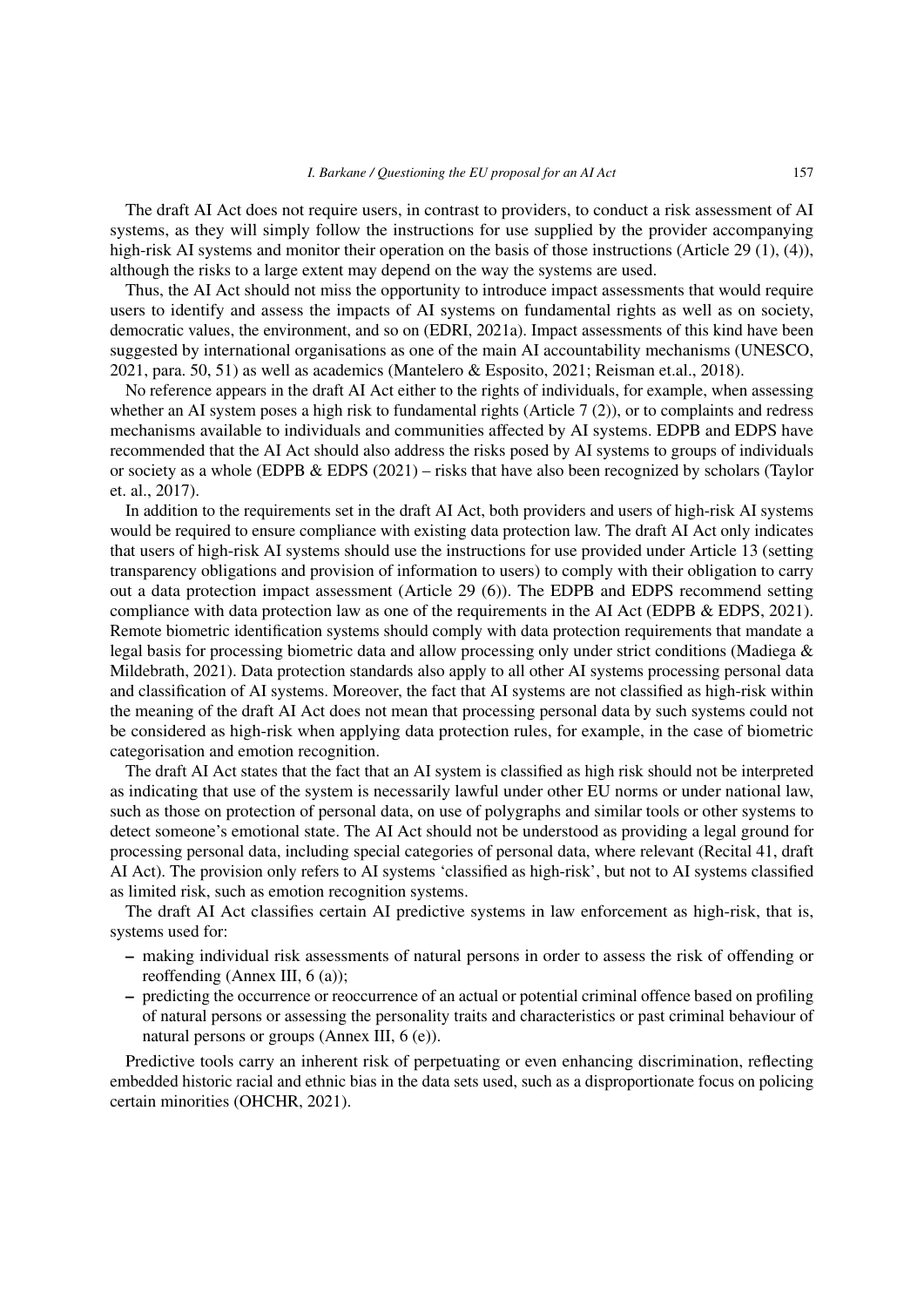Emotion recognition systems used in law enforcement and in the area of migration, asylum and border control management are also classified as high-risk systems, that is, AI systems used as polygraphs and similar tools or to detect the emotional state of a natural person (Annex III, 6 (b), (7 (a)).

AI systems coupled with biometric techniques have led to a re-emergence of lie detection and other predictive systems that analyse human behaviour. For example, the EU-funded iBorderCtrl project testing AI for facial "lie detection" to control immigration, which ended in 2019, raised major public criticism. The use of these systems is highly contested, as they are not based on sound science (Wendehorst  $\&$ Duller, 2021).

Behavioural detection systems touch the essence of human dignity, deeply affect enjoyment of the right to privacy and carry inherent risks of discrimination and may undermine other human rights, such as the rights to liberty and to a fair trial (EDPB & EDPS, 2021, OHCHR, 2021). These concerns will be discussed further below.

Although the draft AI Act acknowledges that high-risk AI systems may be unlawful, each use case of these systems would be assessed on a case-by-case basis. This approach does not seem to provide effective protection against the significant risks these systems clearly pose.

## *4.3. Biometric categorization and emotion recognition – limited risk or rather prohibited AI systems*

The draft AI Act classifies emotion recognition and biometric categorization systems as limited-risk AI systems. The draft Act provides definitions of both systems. 'Emotion recognition system' means 'an AI system for the purpose of identifying or inferring emotions or intentions of natural persons on the basis of their biometric data' (Article 3 (34)). 'Biometric categorisation system' means 'an AI system for the purpose of assigning natural persons to specific categories, such as sex, age, hair colour, eye colour, tattoos, ethnic origin or sexual or political orientation, on the basis of their biometric data' (Article 3 (35)).

The draft AI Act claims to lay down harmonized transparency rules for these systems (Article 1 (c)). Accordingly, users of an emotion recognition or a biometric categorisation system must inform those exposed to the operation of such a system. This obligation will not apply to AI systems used for biometric categorisation, which are permitted by law to detect, prevent and investigate criminal offences (Article 52 (2)). The obligations will not affect the requirements and obligations set for high-risk AI systems (Article 52 (4)).

These transparency obligations add no new requirements that are not already included in the existing data protection law, namely Article 13 GDPR. If this provision is for emotional recognition and biometric classification systems that do not process biometric data – an interpretation that brings with it many problems – this reasoning would see the European Commission implicitly legitimising a contentious and restrictive reading of the GDPR (Veale & Zuiderveen Borgesius, 2021).

Emotion recognition systems and biometric categorisation systems may also fall within the category of high-risk AI systems depending on the area where they are used, for example, if they are used in the areas of education, employment, law enforcement, or migration.

Moreover, the high-risk area – biometric identification and categorization of natural persons – refers to two kinds of system, with only remote biometric identification set as one of the sub-areas under this area. This could provide the opportunity later to expand the area to include biometric categorization. However, it is unclear why these systems have not already been included in this area but rather categorized generally as limited-risk AI systems. The title of this area also does not include emotion recognition systems. The draft AI Act empowers the European Commission to expand the list of high-risk AI systems used within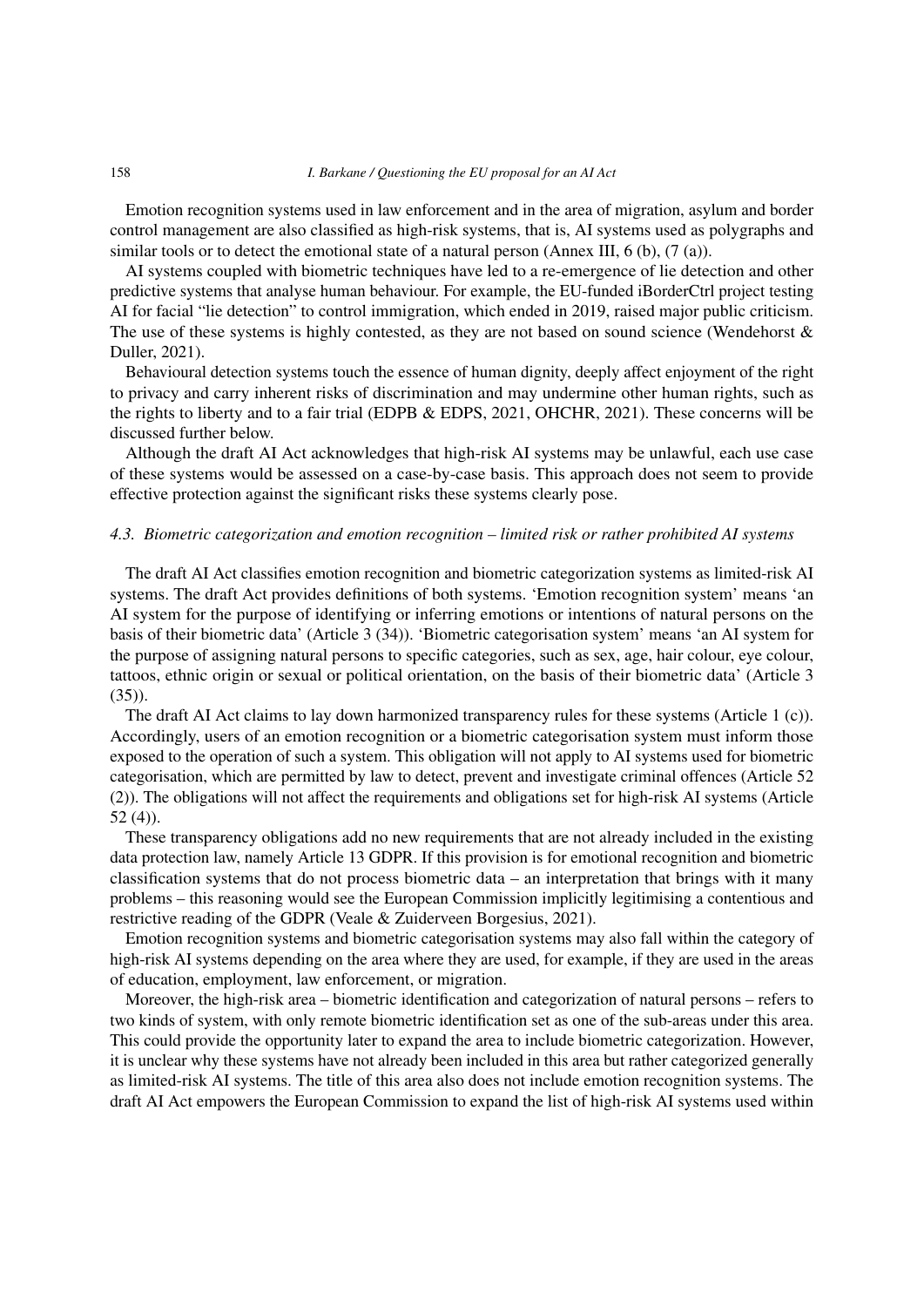certain pre-defined areas already set in Annex III. However, it does not enable addition of new areas or amendment of existing ones, thus not enabling emotion recognition systems to be added as high-risk systems in the area of biometric identification and categorization of natural persons.

Classifying emotion recognition systems and biometric categorisation systems generally as limited-risk AI systems (although in some cases falling within the high-risk category), where risks can be sufficiently mitigated simply by transparency rules, while at the same time not acknowledging the need for any other limitations and requirements, will fail to meaningfully address the significant risks that these systems pose to fundamental rights.

Emotion recognition and biometric categorisation systems have been increasingly used by both private and public entities across multiple sectors within the EU, including for law enforcement and border control purposes (Wendehorst & Duller, 2021). They raise significant risks to human dignity, autonomy, the right to privacy and other fundamental rights. Biometric recognition systems analysing and predicting our behaviour and emotions through facial expressions, tone of voice, gait, and heart rate, affect our psychological integrity, deeply interfere with our personal sphere and severely limit our ability to freely express our personality, autonomy, and freedom of thought (AI HLEG, 2019; McStay, 2020; CAHAI, 2020; OHCHR, 2021; Ben-Israel et.al., 2020) AI systems categorizing individuals from biometrics into clusters according to ethnicity, gender or other grounds of discrimination prohibited under Article 21 of the Charter contradict fundamental rights and EU values (EDPB & EDPS, 2021).

Moreover, the scientific validity of emotion recognition and biometric classification systems is not proven (Heaven, 2020). There is no scientific evidence proving the abilities of AI systems that they claim, e.g. there is no proof that a person's inner emotions can be accurately 'read' from facial expressions, heart rate or tone of voice (Barrett et. al., 2019). These systems present severe problems of inaccuracy and bias leading to discrimination and social inequalities (Heaven, 2020).

EDPB and EDPS (2021) call for a general ban on any use of AI for automated recognition of human features in publicly accessible spaces – such as faces but also gait, fingerprints, DNA, voice, keystrokes and other biometric or behavioural signals – in any context, recommend a prohibition on biometric categorisation, for both public authorities and private entities, as well as on the use of AI to infer the emotions of a natural person, except for certain well-specified use-cases, namely for health and research purposes. This opinion has been endorsed by many other actors (Muller & Dignum, 2021, EDRI, 2021a; CAIDP, 2021).

The proposed classification of emotion recognition and biometric categorisation systems as limited risk or high-risk AI systems in the draft AI Act, rather than prohibiting their use, could normalize or even legitimate the use of these scientifically unfounded systems contravening fundamental rights and democratic values.

## 5. Conclusion

The draft AI Act is the first initiative in the world that provides a legal framework to address the risks of AI systems and aims to promote trustworthy AI, at the same time requiring introduction of prohibitions on certain AI practices that violate fundamental rights.

Although introducing a ban on prohibited AI practices in the draft AI Act is as such a significant step forward in the debate on introducing red lines in the AI regulatory framework, EU legislators still need to take courageous further steps to introduce clear prohibitions in the draft AI Act before it becomes law. Prohibiting the use of remote biometric identification systems in the draft AI Act is severely limited and would allow a wide range of surveillance practices. Use of these systems for law enforcement purposes,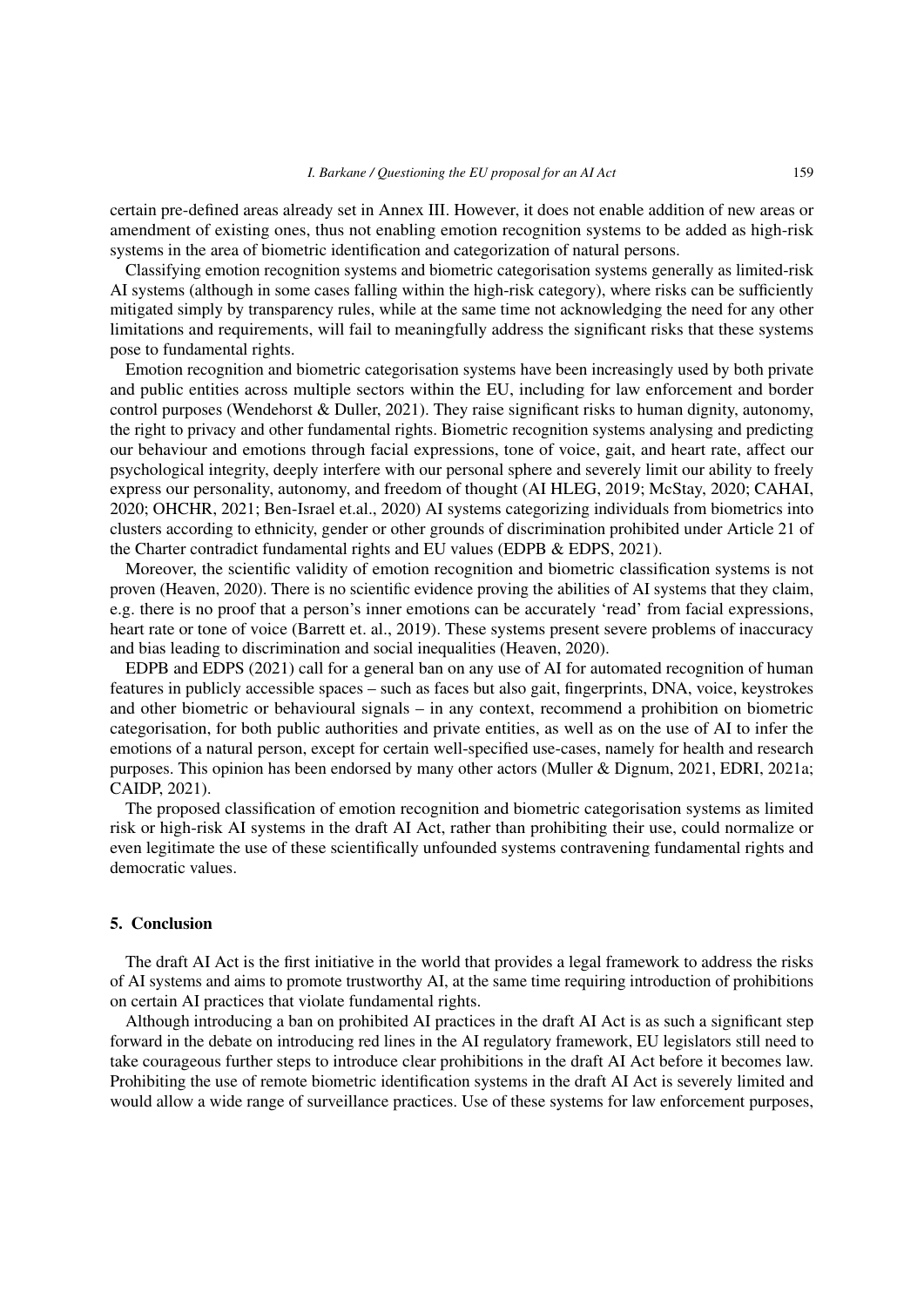although permitted in exceptional cases, could almost always be justified. Moreover, the conditions for such uses are very vaguely worded and partly reflect essential guarantees for use of surveillance measures recognized by the CJEU and the ECtHR and would not be able to prevent use of AI systems for mass surveillance. The exceptions and loopholes with regard to all prohibited AI practices should be removed.

The proposed classification of biometric surveillance systems in the draft AI Act should be reconsidered in order to meaningfully address the risks they pose to fundamental rights. Classifying biometric systems as high-risk or limited-risk AI systems could normalise or even legitimatise their use. The draft AI Act should prohibit emotion recognition and biometric categorisation as these AI practices violate fundamental rights and are scientifically unfounded.

The draft AI Act should also strengthen legal requirements for accountability and transparency, enhance existing data protection standards, introduce third-party conformity assessments for all high-risk AI systems, complaints and redress mechanisms, and in addition not missing the opportunity to introduce impact assessment on users of high-risk AI systems to assess the impact of AI systems on fundamental rights as well as other impacts, including on democratic values and the rule of law.

## Acknowledgments

The author wishes to thank Prof. Helene Oppen Ingebrigtsen Gundhus (University of Oslo) for her comments on the publication.

## Funding

The work has been funded under Nordforsk Research and Innovation Programme on Digitalisation of the Public Sector and is an output of the project No. 100786 Critical Understanding of Predictive Policing (CUPP).

#### References

Access Now (2020). *Europe's Approach to Artificial Intelligence: How AI Strategy is Evolving.* https://www.accessnow.org/cms/ assets/uploads/2020/12/Europes-approach-to-AI-strategy-is-evolving.pdf.

- AI HLEG. (2019). *Ethics Guidelines for Trustworthy AI.* https://digital-strategy.ec.europa.eu/en/library/ethics-guidelinestrustworthy-ai.
- Barrett, L. F., Adolphs, R., Marsella, S., Martinez, A. M., & Pollak, S. D. (2019). Emotional Expressions Reconsidered: Challenges to Inferring Emotion from Human Facial Movements. *Psychological Science in the Public Interest*, *20*(1), 1-68. doi: 10.1177/1529100619832930.
- Ben-Israel, I. et.al. (2020). *Towards regulation of AI systems. Global perspectives on the development of a legal framework on Artificial Intelligence systems based on the Council of Europe's standards on human rights, democracy and the rule of law.* Council of Europe. https://rm.coe.int/prems-107320-gbr-2018-compli-cahai-couv-texte-a4-bat-web/1680a0c17a.

CAHAI. (2020). *Feasibility Study.* Council of Europe. https://rm.coe.int/cahai-2020-23-final-eng-feasibility-study-/1680a0c6da. CAIDP. (2021). *Statement on Proposed EU AI Regulation.* https://www.caidp.org.

Council of Europe. (2021). *Guidelines on Facial Recognition.* https://rm.coe.int/guidelines-on-facial-recognition/1680a134f3.

- Christakis, T., & Becuywe, M. (2021). Pre-Market Requirements, Prior Authorisation and Lex Specialis: Novelties and Logic in the Facial Recognition-Related Provisions of the Draft AI Regulation, *European Law Blog.* https://europeanlawblog.eu/ 2021/05/04/pre-market-requirements-prior-authorisation-and-lex-specialis-novelties-and-logic-in-the-facial-recognitionrelated-provisions-of-the-draft-ai-regulation/.
- Directive (EU) 2016/680 of the European Parliament and of the Council of 27 April 2016 on the protection of natural persons with regard to the processing of personal data by competent authorities for the purposes of the prevention, investigation, detection or prosecution of criminal offences or the execution of criminal penalties, and on the free movement of such data, and repealing Council Framework Decision 2008/977/JHA, OJ L 119.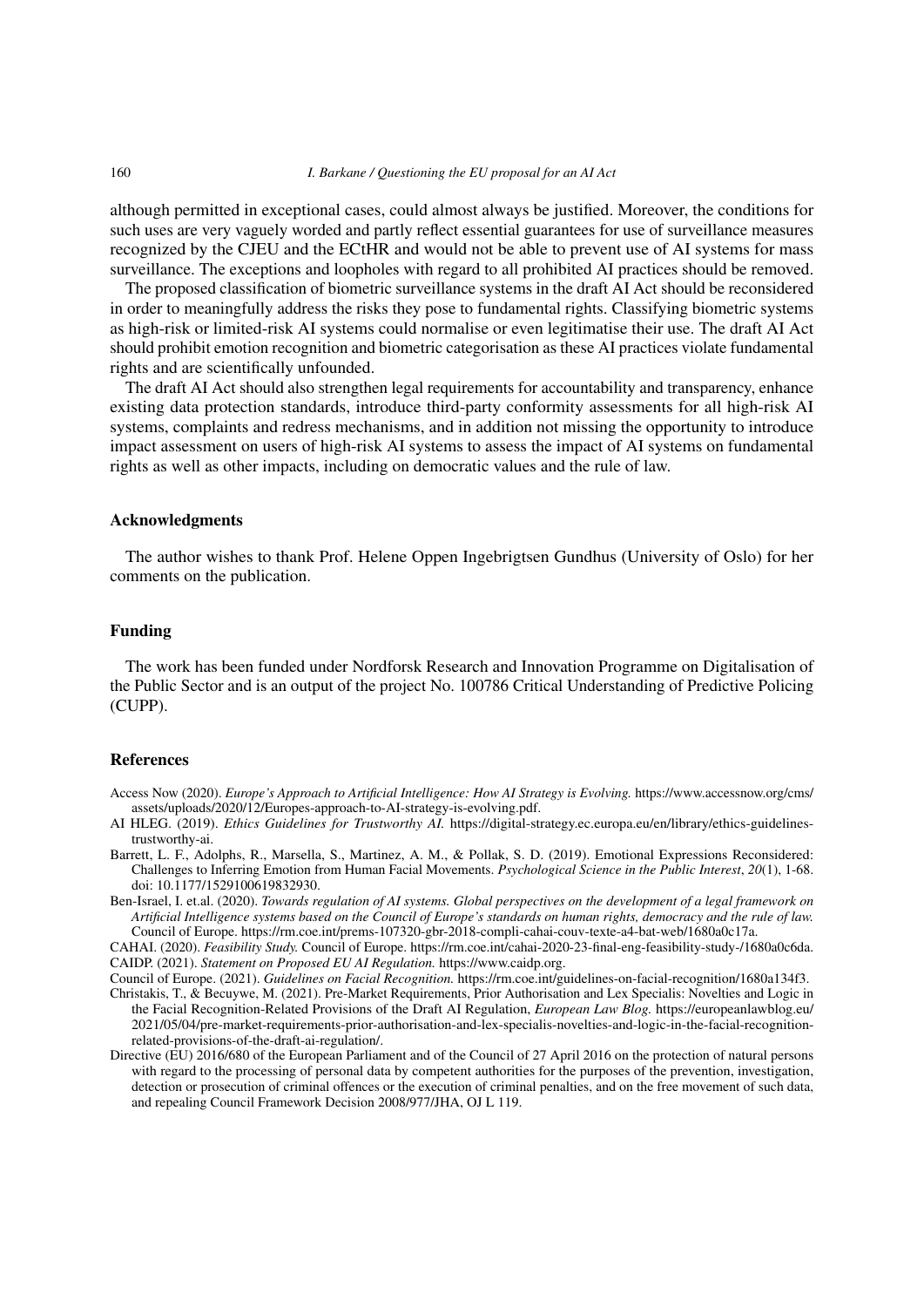- EDPB, EDPS. (2021). *Joint Opinion 5/2021 on the proposal for a Regulation of the European Parliament and of the Council laying down harmonised rules on artificial intelligence (Artificial Intelligence Act).* https://edpb.europa.eu/our-work-tools/ourdocuments/edpbedps-joint-opinion/edpb-edps-joint-opinion-52021-proposal\_en.
- EDPB. (2019, 22 August). Facial recognition in school renders Sweden's first GDPR fine. https://edpb.europa.eu/news/nationalnews/2019/facial-recognition-school-renders-swedens-first-gdpr-fine\_en.
- EDPB. (2021, 21 February). Swedish DPA: Police unlawfully used facial recognition app. https://edpb.europa.eu/news/nationalnews/2021/swedish-dpa-police-unlawfully-used-facial-recognition-app\_lv.
- EDPB. (2020). *Recommendations 02/2020 on the European Essential Guarantees for surveillance measures.* https://edpb. europa.eu/our-work-tools/our-documents/recommendations/edpb-recommendations-022020-european-essential\_lv.
- EDRI. (2021a). *European Commission adoption consultation: Artificial Intelligence Act.* https://edri.org/wp-content/uploads/ 2021/08/European-Digital-Rights-EDRi-submission-to-European-Commission-adoption-consultation-on-the-Artificial-Intelligence-Act-August-2021.pdf.
- EDRI. (2021b, 17 February). New ECI calls Europeans to stand together for a future free from harmful biometric mass surveillance. https://edri.org/our-work/new-eci-ban-biometric-mass-surveillance/.
- EPIC. (2021). *Feedback of the Electronic Privacy Information Center to the European Commission Regarding the Proposal for Harmonized Rules on Artificial Intelligence.* https://epic.org/apa/comments/EPIC-EC-Aug2021-AIA-Comments.pdf.
- European Commission. (2021). *Proposal for a Regulation of the European Parliament and of the Council laying down harmonised rules on artificial intelligence (Artificial Intelligence act) and amending certain union legislative acts.* (COM(2021) 206 final).
- European Parliament. (2021, 8 March). MEP's Letter to the European Commission. https://edri.org/wp-content/uploads/2021/ ropean Parli03/MEP-Letter-on-AI-and-fundamental-rights-1.pdf.
- European Parliament. (2020). *Report with recommendations to the Commission on a framework of ethical aspects of artificial intelligence, robotics and related technologies (2020/2012(INL))* https://www.europarl.europa.eu/doceo/document/A-9- 2020-0186\_EN.html.
- European Commission. (2020). *White Paper On Artificial Intelligence A European approach to excellence and trust.* https://ec.europa.eu/info/publications/white-paper-artificial-intelligence-european-approach-excellence-and-trust\_en.
- FRA. (2019). *Facial recognition technology: fundamental rights considerations in the context of law enforcement.* https://fra. europa.eu/en/publication/2019/facial-recognition-technology-fundamental-rights-considerations-context-law.
- Heaven, D. (2020). Why faces don't always tell the truth about feelings. *Nature*, *578*(7796), 502-504.
- McFadden, M., Jones, K., Taylor, E., Osborn, G. (2021). *Harmonising Artificial Intelligence. The role of standards in the EU AI Regulation.* Oxford Information Labs. https://oxcaigg.oii.ox.ac.uk/wp-content/uploads/sites/124/2021/12/Harmonising-AI-OXIL.pdf.
- Madiega, T., & Mildebrath, H. (2021). *Regulating facial recognition in the EU.* European Parliament. https://www.europarl. europa.eu/RegData/etudes/IDAN/2021/698021/EPRS\_IDA(2021)698021\_EN.pdf.
- Malgieri, G., & Ienca, M. (2021, July 7). The EU regulates AI but forgets to protect our mind. *Eurioean Law Blog.* https://europ eanlawblog.eu/2021/07/07/the-eu-regulates-ai-but-forgets-to-protect-our-mind/.
- Mantelero, A., & Esposito, M. S. (2021). An evidence-based methodology for human rights impact assessment (HRIA) in the development of AI data-intensive systems. *Computer Law & Security Review*, 41, doi: 10.1016/j.clsr.2021.105561.
- Mantelero, A. (2020). Regulating AI within the Human Rights Framework: A Roadmapping Methodology. In Czech P., Hesch L., Lukas K., Nowak M., Oberleitner G. (Eds.). *European Yearbook on Human Rights*. Cambridge: Interesentia, Vienna: NWV Verlag GmbH. pp. 477-502. doi: 10.1017/9781839701139.020.
- McStay, A. (2020). Emotional AI, soft biometrics and the surveillance of emotional life: An unusual consensus on privacy. *Big Data & Society*. doi: 10.1177/2053951720904386.
- Montag, L., Mcleod, R., De Mets, L., Gauld, M., Rodger, F., Pełka, M. (2021). *The Rise and rise of biometrics mass surveillance in the EU. A legal analysis of biometrics mass surveillance practices in Germany, the Netherlands, and Poland.* EDRi – European Digital Rights. https://edri.org/wp-content/uploads/2021/07/EDRI\_RISE\_REPORT.pdf.
- Muller, C., & Dignum, V. (2021). *Artificial Intelligence Act. Analysis & Recommendations.* ALLAI. https://allai.nl/wpcontent/uploads/2021/08/EU-Proposal-for-Artificial-Intelligence-Act-Analysis-and-Recommendations.pdf.
- OHCHR. (2021). *The right to privacy in the digital age.* https://www.ohchr.org/EN/NewsEvents/Pages/DisplayNews.aspx?News ID=27469&LangID=E.
- Ragazzi, F., Kuskonmaz, E.M., Z Plájás, I., van de Ven, R., Wagner, B. (2021). *Biometric and Behavioural mass surveillance in EU Member States*. http://extranet.greens-efa-service.eu/public/media/file/1/7297.
- Regulation (EU) 2016/679 of the European Parliament and the Council on the protection of natural persons with regard to the processing of personal data and on the free movement of such data, and repealing Directive 95/46/EC (General Data Protection Regulation), OJ L 119/1.
- Reisman, D., Schultz, J., Crawford, K., & Whittaker, M., (2018). *Algorithmic Impact Assessments: A Practical Framework for Public Agency Accountability.* AI Now. https://ainowinstitute.org/aiareport2018.pdf.